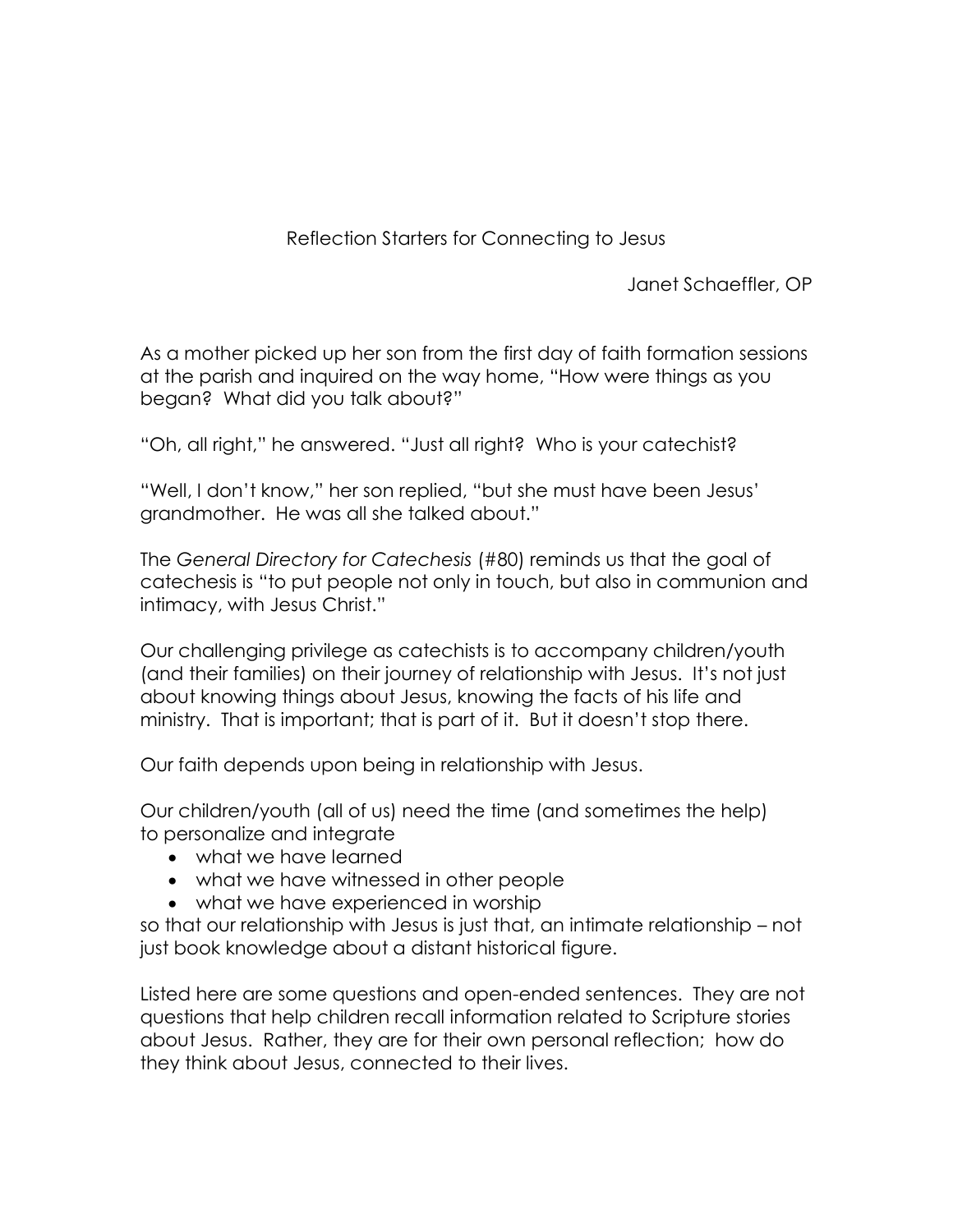They are not meant to be used all at once. Some children might want to use them in journal writing; some may just want to be quiet with them in prayer and reflection. Throughout the year, at various times, choose one to give them time to ponder – as they continue to grow in their friendship with Jesus.

- When do I *know* that Jesus loves me?
- What if Jesus returned to earth tomorrow?
- I wonder if Jesus \_\_\_\_\_\_\_\_\_\_\_\_\_\_.
- What if I could ask Jesus three questions?
- If I were Jesus and hear someone pray this psalm, "Why are you so far away, O Lord? Why do you hide yourself when we are in trouble?" (Ps 10:1), how would I answer the person?
- I wonder why Jesus' cross looks like a plus sign.
- How have my hands helped Jesus' hands?
- My three favorite words for Jesus are\_\_\_\_\_\_\_\_\_\_\_\_\_\_\_\_\_\_\_\_\_.
- People see Jesus in me when I \_\_\_\_\_\_\_\_\_\_\_\_\_\_\_\_\_\_\_\_\_\_\_.
- If Jesus had three wishes for the world, I think they would be
- $\bullet$  I wonder why Jesus  $\frac{1}{\sqrt{1-\frac{1}{2}}}\frac{1}{\sqrt{1-\frac{1}{2}}}\frac{1}{\sqrt{1-\frac{1}{2}}}\frac{1}{\sqrt{1-\frac{1}{2}}}\frac{1}{\sqrt{1-\frac{1}{2}}}\frac{1}{\sqrt{1-\frac{1}{2}}}\frac{1}{\sqrt{1-\frac{1}{2}}}\frac{1}{\sqrt{1-\frac{1}{2}}}\frac{1}{\sqrt{1-\frac{1}{2}}}\frac{1}{\sqrt{1-\frac{1}{2}}}\frac{1}{\sqrt{1-\frac{1}{2}}}\frac{1}{\sqrt{1-\frac{1}{2}}}\frac{1$
- What if I read something Jesus said, and believed it is especially true for me?
- When has Jesus been a comfort to me?
- When has Jesus been a challenge to me?
- I wonder what made Jesus most sad.
- Sometimes the color, \_\_\_\_\_\_\_, reminds of Jesus because \_\_\_\_\_\_\_.
- When I think of Jesus' life, what three verbs (action words) come to my mind? What three verbs (actions) is Jesus doing in the world today?